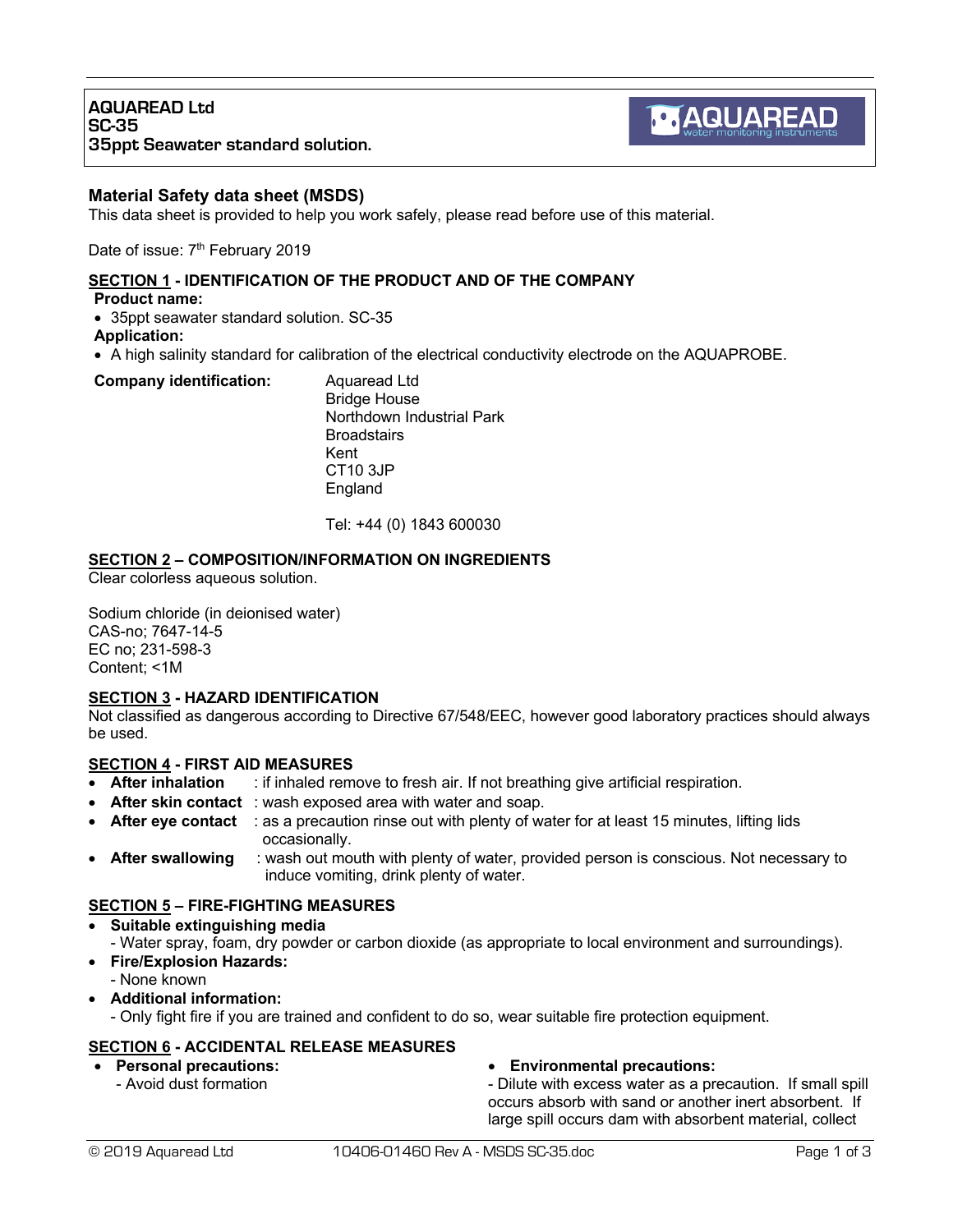# **SECTION 7 - HANDLING AND STORAGE**

• **Handling:**

- Use good laboratory practice, abide with local health and safety procedures.

### **SECTION 8 - EXPOSURE CONTROL/PERSONAL PROTECTION**

- **Personal protective equipment:** - Change contaminated clothing as required.
- **Protective gloves:**

- For prolonged/repeated exposure wear appropriate gloves (plastic, nylon, latex). Wash hands after working with substance.

# **SECTION 9 - PHYSICAL/CHEMICAL PROPERTIES**

- **Appearance** : Colourless liquid<br> **Odour** : Odourless
- **Odour** : Odourless
- **Solubility** : Soluble
- **Melting point** : No data available
- **Boiling point** : lowest known 100°C (water)
- **pH value at 20ºC** : ~7
- 
- **Flash point** : Not applicable
- **Explosive properties** : No data available
- **Explosion limits** : No data available
- **Ignition temperature** : No data available

### **SECTION 10 - STABILITY AND REACTIVITY**

- **Conditions to be avoided:**
	- Strong heating (above boiling point).
	- Stable in the recommended storage conditions.
- **Hazardous decomposition products:** - See section 5 in the event of fire.
- **Substances to be avoided:**
- Strong oxidising agents.
- **Hazardous decomposition products (formed under fire condition)** - Sodium/Sodium oxides, Hydrogen chloride gas.

# **SECTION 11 - TOXICOLOGICAL INFORMATION**

*Acute toxicity* (NaCl) LD50 Oral-rat; 3000mg/kg LD50 Dermal-rabbit; >10000mg/kg LC50 Inhalation-rat;  $>42000$ mg/m<sup>3</sup>

*Irritation and corrosion* Eyes-Rabbit; mild eye irritation Skin-Rabbit; mild skin irritation

- **Storage:**
	- Store in a well ventilated, cool dry place away from direct sunlight. Keep container tightly closed when not in use.

### • **Respiratory protection:**

- Not required. If excess dust is formed wear N95 (US) or type P1 (EN 143) dust masks. Respirators and components should be tested and approved under appropriate government standards.

#### • **Eye protection:**

- Safety glasses with side shields, goggles or face mask.